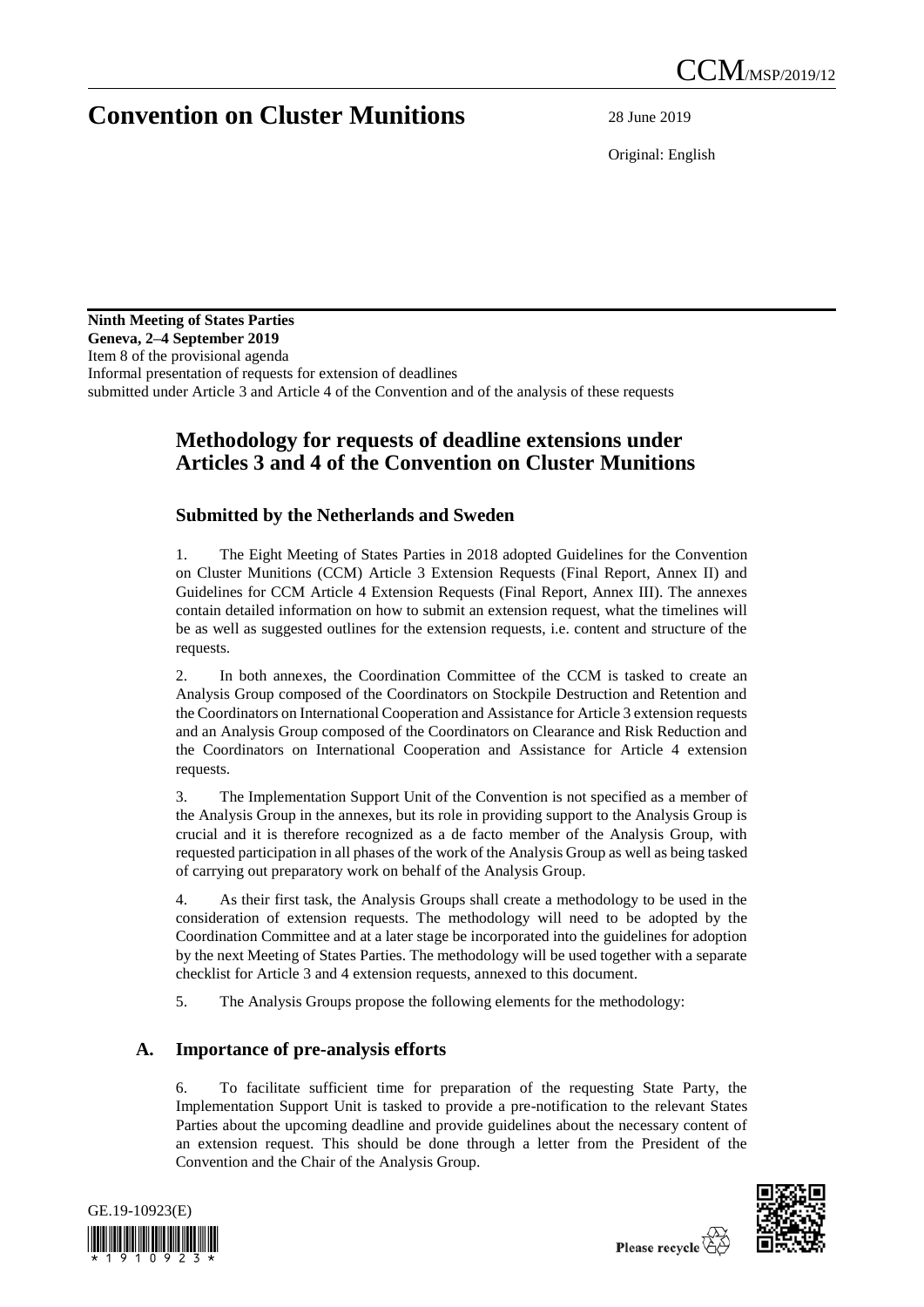7. To ensure that all necessary information is available to make the necessary analysis and recommendation, the Implementation Support Unit needs to make an initial determination to ensure that the request is not lacking any component and, after consultation with the Analysis group, immediately seek to obtain additional information that may be necessary for a complete analysis. This will ensure a more efficient handling of extension requests and avoid unnecessary delays in their processing.

#### **B. Access to support of expertise outside of the Analysis Groups**

8. A number of organizations and bodies, offering relevant expertise, such as, but not limited to, the United Nations and its agencies, the International Committee of the Red Cross (ICRC), the Cluster Munition Coalition (CMC), the Geneva International Centre for Humanitarian Demining (GICHD), as well as other organizations and demining experts shall be consulted and requested to provide expertise during analysis of the extension request, as deemed appropriate by the Analysis Group.

#### **C. Possibility of conflict of interests**

9. In order to avoid conflicts of interest, members of the Analysis group will excuse themselves from analysing their own government's extension requests as well as in the case of other apparent conflicts of interest. If there are any uncertainties with regard to a possible situation of conflict of interests, the issue may be referred to the President for decision.

#### **D. Possibility to further improve process**

10. The Analysis Groups will make use of the checklists included with the methodology, and will have the possibility, based on their experience in processing the extension requests, to further develop tools for their work, including forms, to effectively structure their work and to assist in commenting on the completeness and quality of information provided as well as to ensure that the Analysis Groups give equal treatment to requests submitted. Any such development will need to be presented to the Coordination Committee for possible adoption before being utilized.

#### **E. Importance of continued dialogue with requesting States Parties**

11. The Analysis Groups will engage in a continued dialogue, as appropriate, with the requesting State Party, including to seek additional clarifications on various matters, to offer advice on ways to improve requests, and to invite representatives of the requesting State Party to informal meetings with the Analysis Group.

#### **F. Timeline**

12. In line with the suggested timelines contained in Annex II and Annex III of CCM/MSP/2018/9, the Analysis Groups will conclude their preliminary analysis as a basis for further clarifications, as necessary, from the requesting State Party within 8 weeks after reception of the extension request. Subsequently, the Groups will have 12 weeks to engage with the requesting State Party to clarify outstanding issues and formally submit its initial report to the requesting State Party for final comments. A period of 4 weeks will be granted to the requesting State Party to formally provide comments. The Analysis Groups may, at any time, ask for clarifications or additional information from the requesting State Party. The requesting State Party may, at any time, submit amendments to its extension request or submit a reviewed extension request. Upon receipt of the comments, the Analysis Group will have 4 weeks to submit the final report to the President. The President will make the final report with recommendation for decision available to all States Parties, for consideration at the Meeting of States Parties or Review Conference.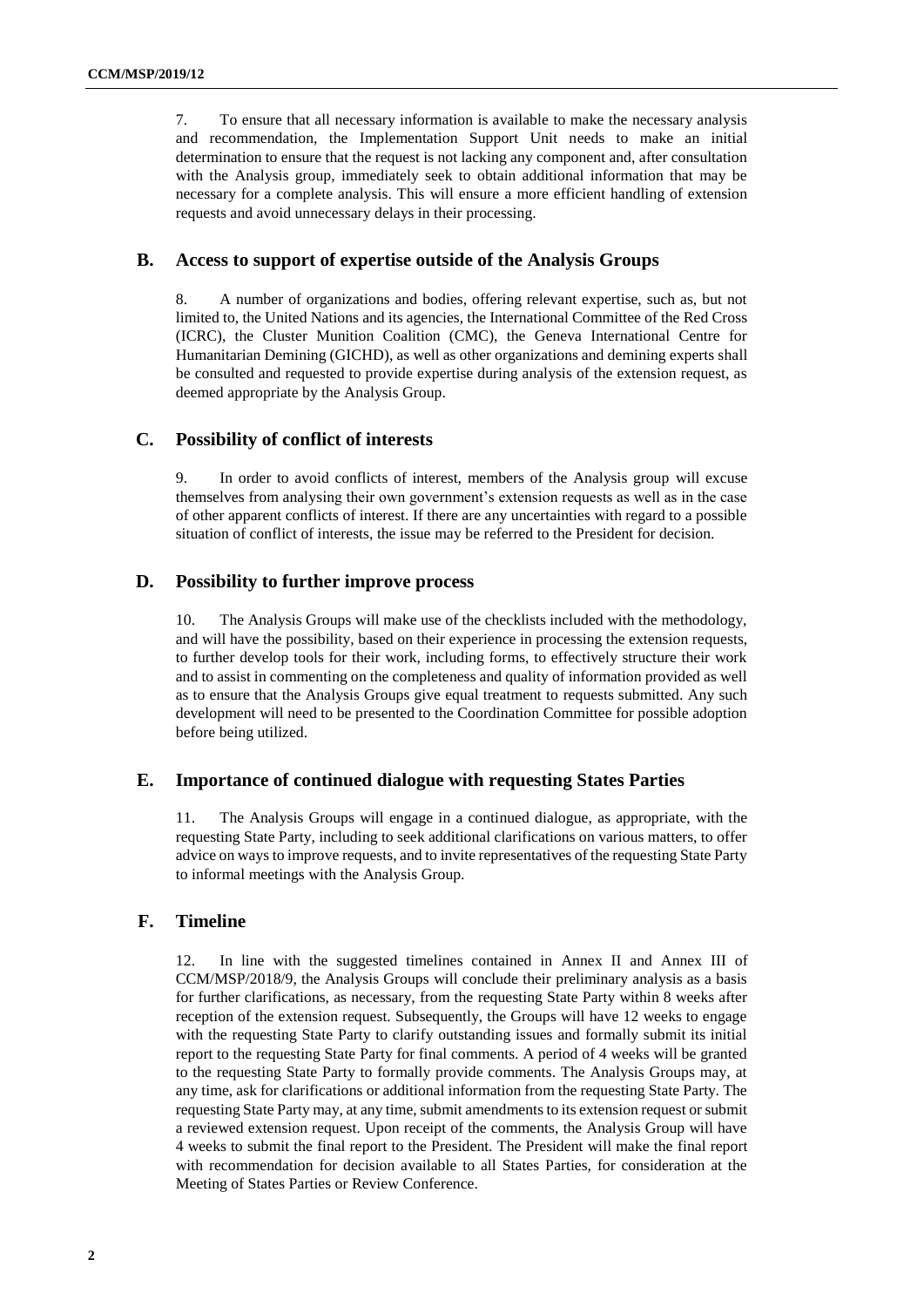## **Annex I**

## **Article 3 Analysing Group Extension Request Checklist<sup>1</sup>**

Requesting State Party:

*Relevant Facts in Request Remarks/Views*

**Quantity and type of cluster munitions or explosive submunitions held** at entry into force, as defined in Article 2, paragraphs 2 and 3, and Article 3, paragraph 4.d

**Quantity and type of cluster, munitions or explosive submunitions discovered** since the entry into force in accordance with Article 3, paragraph 4.d

**Quantity and types of cluster, munitions or explosive submunitions destroyed** since entry into force in accordance with Article 3, paragraph 2.

**Destruction method(s), companies, locations etc. incl. respect for applicable public health and environmental standards applied in past destructions**

**Circumstances that impeded destruction of all stocks**

**Quantity and type of cluster munitions or explosive submunitions remaining** in accordance with Article 3, paragraph 4.f

**Quantity and type of cluster munitions or explosive submunitions retained,** in accordance with Article 3, paragraph 6.

**Quantity and types of cluster munitions or explosive submunitions separated,** in accordance with Article 3, paragraph 1.

**Amount of time requested**, in accordance with Article 3, paragraph 4.a

**Quantity and type of cluster munitions or explosive submunitions to be destroyed** during the proposed extension, in accordance with Article 3, paragraph 4.f

**Annual destruction rate expected to be achieved**, in accordance with Article 3, paragraph 4.f

<sup>&</sup>lt;sup>1</sup> Each member of the Analysis Group should complete a checklist for each request submitted (with the exception of instances when a member of the Analysis Group indicates it has a conflict of interest). Members of the Analysis Group should feel free to use this checklist in a flexible manner, for instance, providing initial observations and views in a narrative format rather than in a tabular format.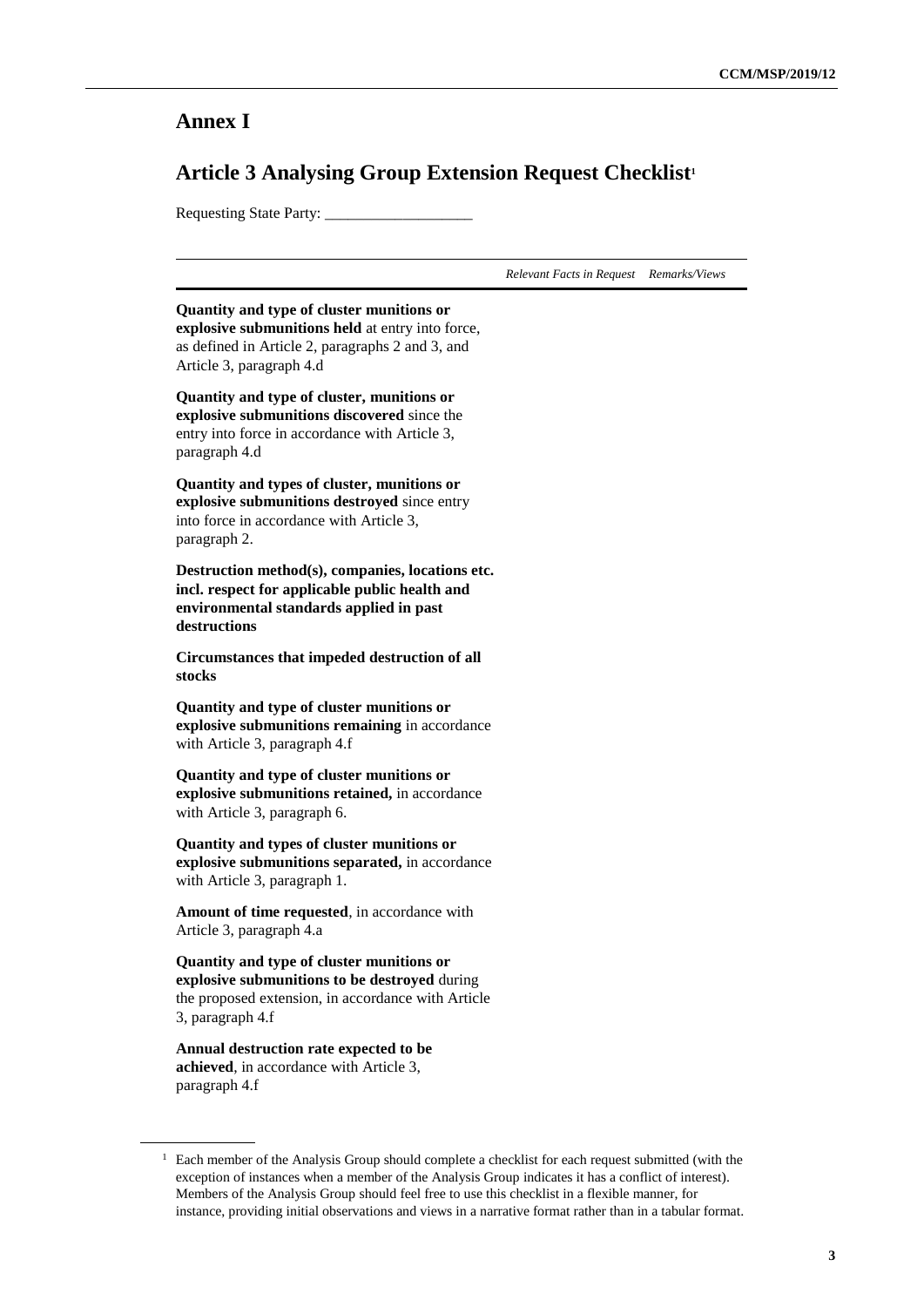*Relevant Facts in Request Remarks/Views*

**Destruction method(s), companies, locations etc. incl. respect for applicable public health and environmental standards**

**Financial, technical, personnel needs per year.**

**National ownership (what is State Party contributing)**

**Assistance needs**

**Resource mobilisation plan**

# **Conclusions:**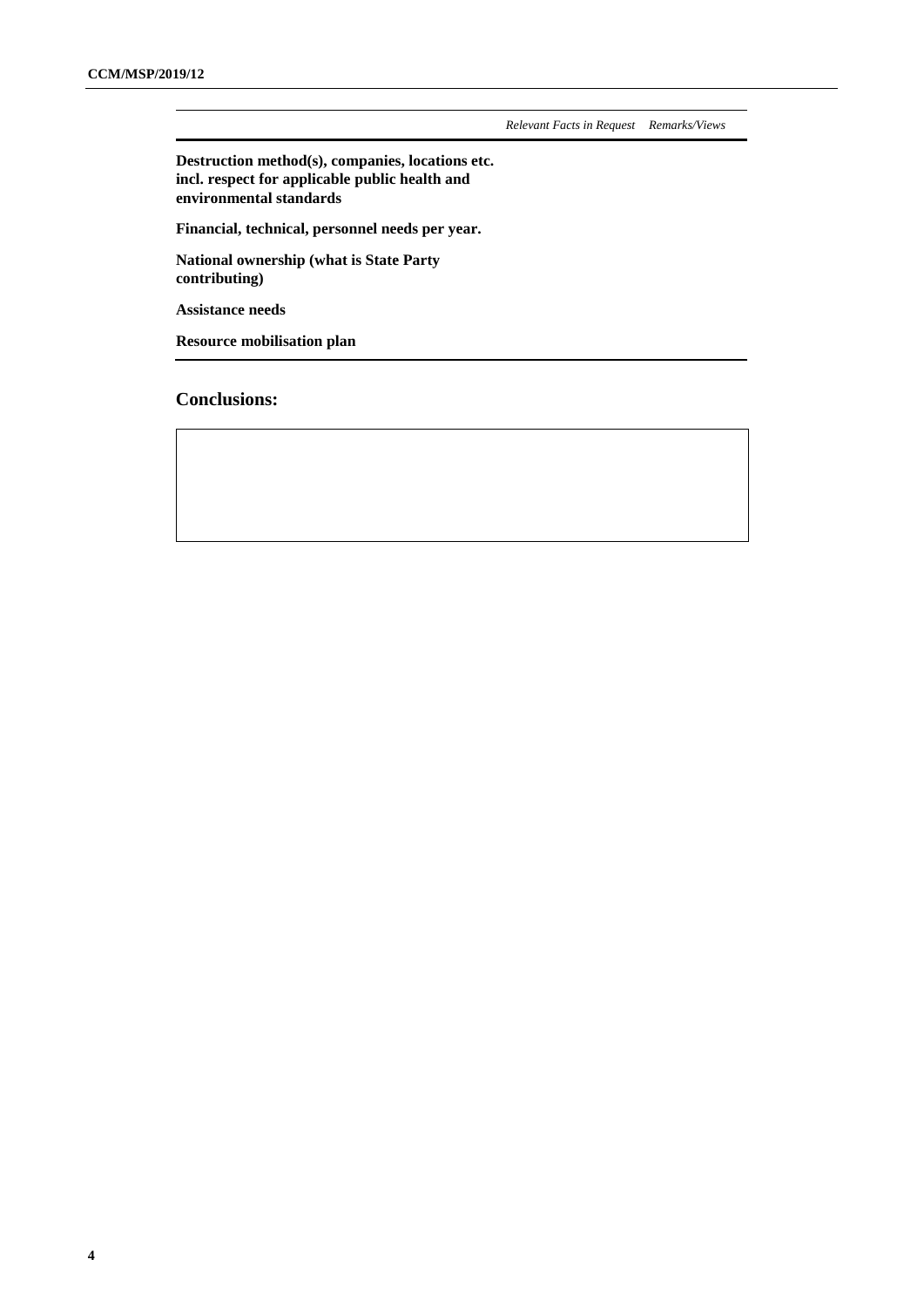# **Annex II**

# **Article 4 Analysing Group Extension Request Checklist<sup>2</sup>**

Requesting State Party:

*Relevant Facts in Request Remarks/Views* **Total area to be addressed** at entry into force, as defined in Article 2, paragraph 11, and Article 4, paragraph 6.e **Total area discovered** since the entry into force in accordance with Article 4, paragraph 6.d **Total new contamination including date of contamination** since entry into force in accordance with Article 4, paragraph 1.b **Area addressed since entry into force disaggregated by cancellation through NTS, reduction through TS or cleared Quantity and type of cluster munitions destroyed** Estimated **area remaining to be addressed (specify SHA, CHA)** in accordance with Article 4, paragraph 6.f **Amount of time requested**, in accordance with Article 4, paragraph 6.a **Circumstances which impeded the ability** of the requesting State Party to fulfil its obligations, in accordance with Article 4, paragraph 6.g **National laws and standards in place? Info on national demining structure Annual projections** of CMR contaminated areas to be addressed and by what method (NTS, TS, clearance), in accordance with Article 4, paragraph 6.b **Methods to be used** to render CMR contaminated areas no longer dangerous, in accordance with Article 4, paragraph 6.b **Financial, technical, materiel, personnel needs per year National financial resources** required, in accordance with Article 4, paragraph 6.b

<sup>&</sup>lt;sup>2</sup> Each member of the analysing group should complete a checklist for each request submitted (with the exception of instances when an analyser indicates it has a conflict of interest). Analysers should feel free to use this checklist in a flexible manner, for instance, providing initial observations and views in a narrative format rather than in a tabular format.